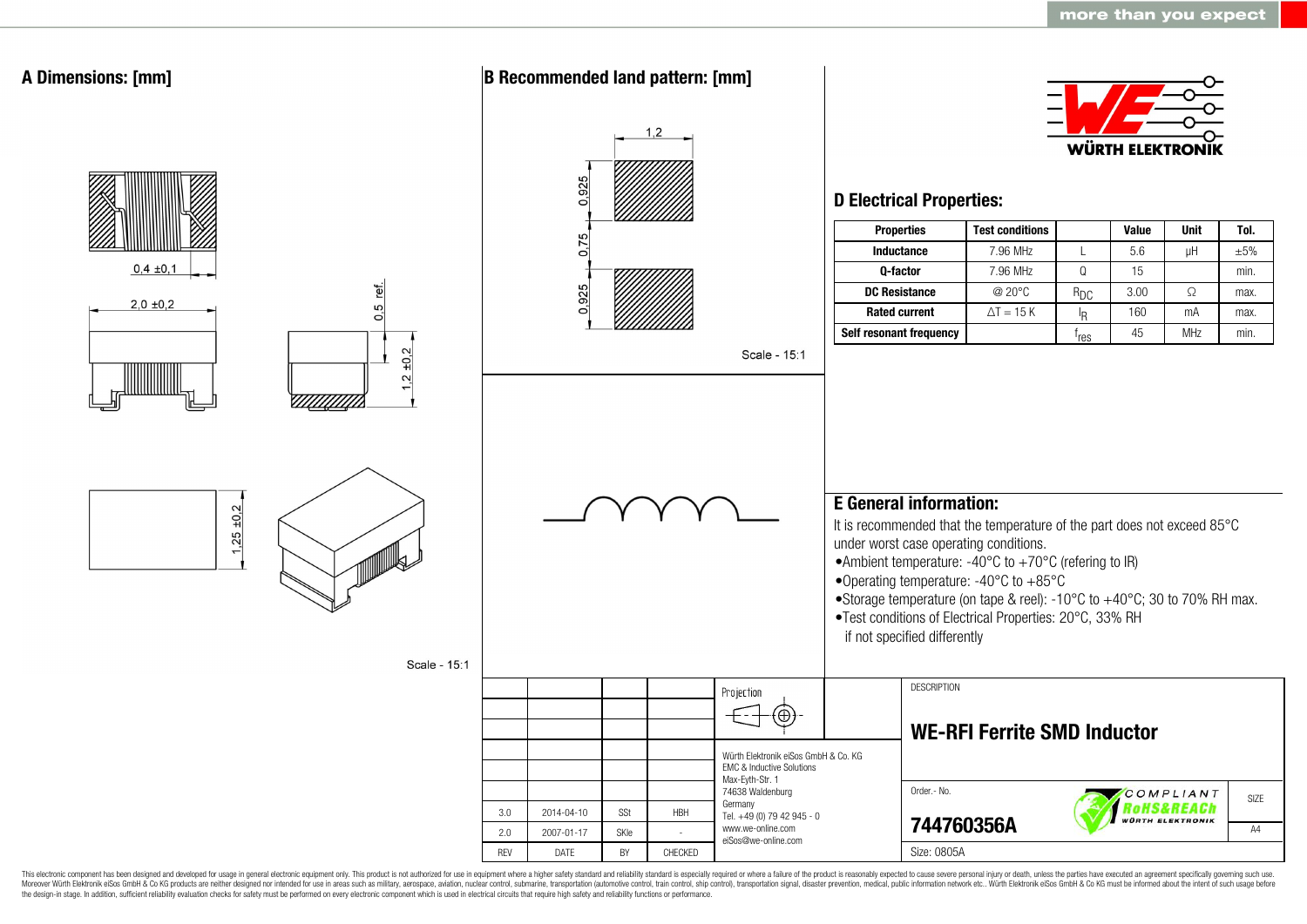

This electronic component has been designed and developed for usage in general electronic equipment only. This product is not authorized for use in equipment where a higher safety standard and reliability standard as espec Moreover Würth Elektronik eiSos GmbH & Co KG products are neither designed nor intended for use in areas such as military, aerospace, aviation, nuclear control, submarine, transportation (automotive control, ship control), the design-in stage. In addition, sufficient reliability evaluation checks for safety must be performed on every electronic component which is used in electrical circuits that require high safety and reliability functions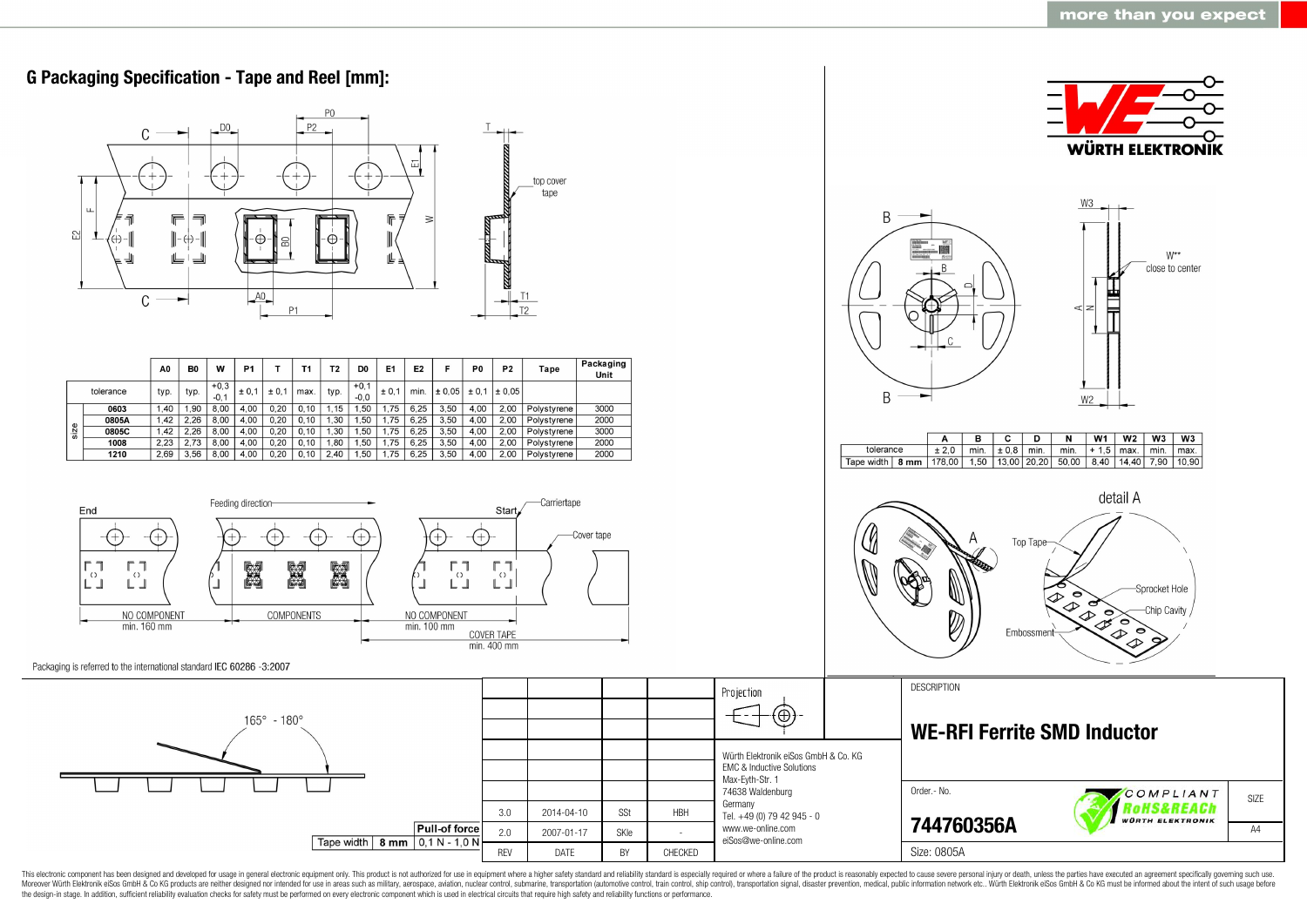### **H Soldering Specifications:**







# **H1: Classification Reflow Profile for SMT components: H2: Classification Reflow Profiles**

| <b>Profile Feature</b>                                                                                                                        | <b>Pb-Free Assembly</b>                                |
|-----------------------------------------------------------------------------------------------------------------------------------------------|--------------------------------------------------------|
| Preheat<br>- Temperature Min (T <sub>smin</sub> )<br>- Temperature Max (T <sub>Smax</sub> )<br>- Time $(t_s)$ from $(T_{smin}$ to $T_{smax})$ | $150^{\circ}$ C<br>$200^{\circ}$ C<br>$60-120$ seconds |
| Ramp-up rate $(T_1$ to $T_p$ )                                                                                                                | 3°C/ second max.                                       |
| Liquidous temperature $(T1)$<br>Time $(tl)$ maintained above T <sub>1</sub>                                                                   | $217^{\circ}$ C<br>$60-150$ seconds                    |
| Peak package body temperature $(Tn)$                                                                                                          | See Table H <sub>3</sub>                               |
| Time within 5 $\degree$ C of actual peak temperature $(t_n)$                                                                                  | 20-30 seconds                                          |
| Ramp-down rate $(T_P$ to $T_I$ )                                                                                                              | $6^{\circ}$ C/ second max.                             |
| Time 25°C to peak temperature                                                                                                                 | 8 minutes max.                                         |

refer to IPC/JEDEC J-STD-020D

## **H3: Package Classification Reflow Temperature**

|                         | <b>Package Thickness</b> | Volume mm <sup>3</sup><br>$350$ | Volume mm <sup>3</sup><br>$350 - 2000$ | Volume mm <sup>3</sup><br>>2000 |
|-------------------------|--------------------------|---------------------------------|----------------------------------------|---------------------------------|
| <b>PB-Free Assembly</b> | $< 1.6$ mm               | $260^{\circ}$ C                 | $260^{\circ}$ C                        | $260^{\circ}$ C                 |
| <b>PB-Free Assembly</b> | $1.6 - 2.5$ mm           | $260^{\circ}$ C                 | $250^{\circ}$ C                        | $245^{\circ}$ C                 |
| <b>PB-Free Assembly</b> | $\geq$ 2.5 mm            | $250^{\circ}$ C                 | $245^{\circ}$ C                        | $245^{\circ}$ C                 |

refer to IPC/JEDEC J-STD-020D



This electronic component has been designed and developed for usage in general electronic equipment only. This product is not authorized for use in equipment where a higher safety standard and reliability standard is espec Moreover Würth Elektronik eiSos GmbH & Co KG products are neither designed nor intended for use in areas such as military, aerospace, aviation, nuclear control, submarine, transportation (automotive control, ship control), the design-in stage. In addition, sufficient reliability evaluation checks for safety must be performed on every electronic component which is used in electrical circuits that require high safety and reliability functions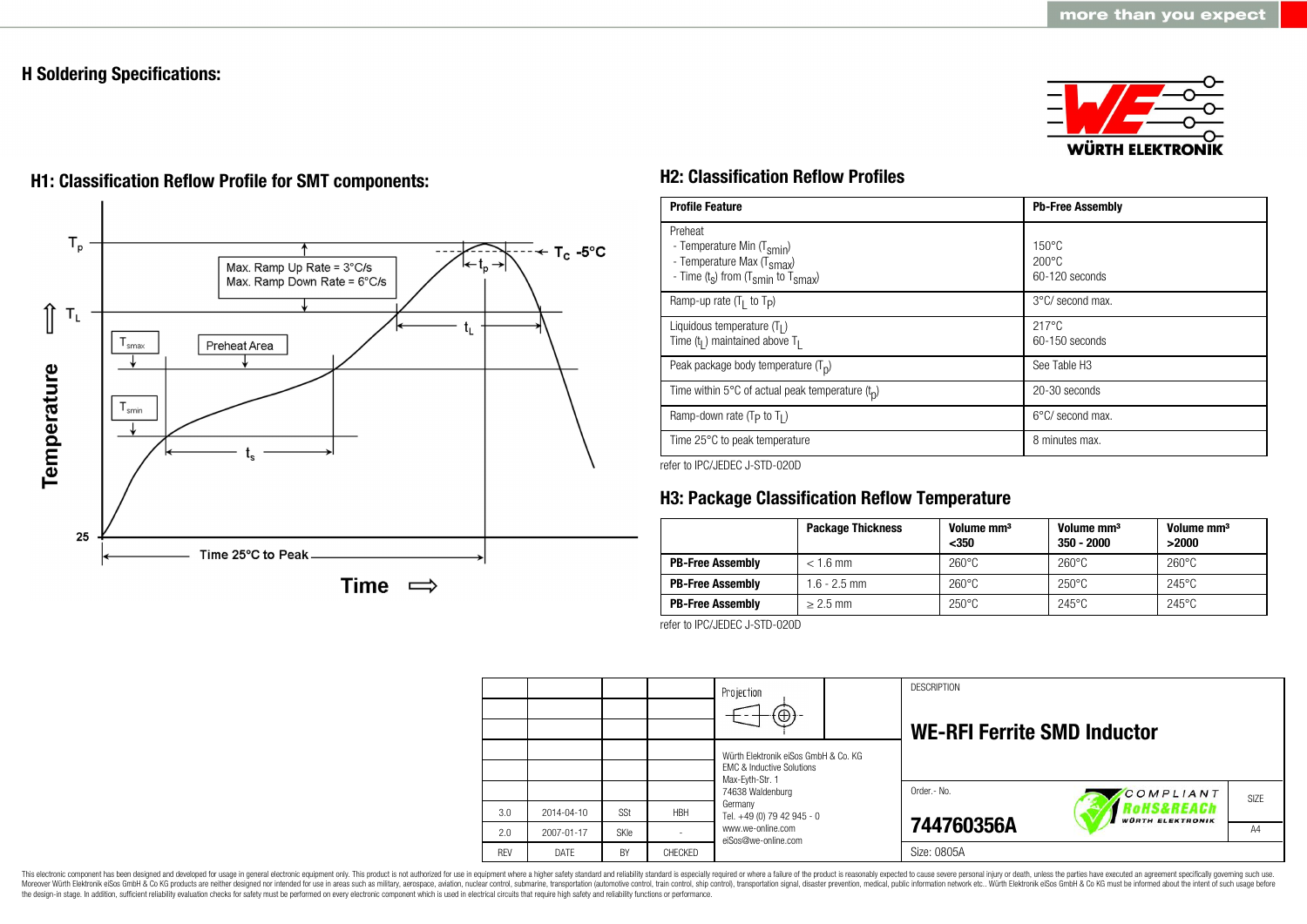### **I Cautions and Warnings:**

**The following conditions apply to all goods within the product series of WE-RFI of Würth Elektronik eiSos GmbH & Co. KG:**

#### **General:**

All recommendations according to the general technical specifications of the data sheet have to be complied with.

The usage and operation of the product within ambient conditions, which probably alloy or harm the wire isolation, has to be avoided.

If the product is potted in customer applications, the potting material might shrink during and after hardening. The product is exposed to the pressure of the potting material with the effect that the core, wire and termination is possibly damaged by this pressure and so the electrical as well as the mechanical characteristics are endangered to be affected. After the potting material is cured, the core, wire and termination of the product have to be checked if any reduced electrical or mechanical functions or destructions have occurred.

The responsibility for the applicability of customer specific products and use in a particular customer design is always within the authority of the customer. All technical specifications for standard products do also apply to customer specific products.

Cleaning agents that are used to clean the customer application might damage or change the characteristics of the component, body, pins or termination.

Direct mechanical impact to the product shall be prevented as the core material could flake or in the worst case it could break.

#### **Product specific:**

Follow all instructions mentioned in the data sheet, especially:

- •The soldering profile has to be complied with according to the technical reflow soldering specification, otherwise this will void the warranty.
- •All products shall be used before the end of the period of 12 months based on the product date code, if not a 100% solderability can´t be ensured.
- •Violation of the technical product specifications such as exceeding the nominal rated current will void the warranty.

The general and product specific cautions comply with the state of the scientific and technical knowledge and are believed to be accurate and reliable; however, no responsibility is assumed for inaccuracies or incompleteness.



|            |                  |      |            | Projection<br>$\bigoplus$                                                                       |  | <b>DESCRIPTION</b><br><b>WE-RFI Ferrite SMD Inductor</b> |                                      |      |
|------------|------------------|------|------------|-------------------------------------------------------------------------------------------------|--|----------------------------------------------------------|--------------------------------------|------|
|            |                  |      |            | Würth Elektronik eiSos GmbH & Co. KG<br><b>EMC &amp; Inductive Solutions</b><br>Max-Evth-Str. 1 |  |                                                          |                                      |      |
|            |                  |      |            | 74638 Waldenburg                                                                                |  | Order.- No.                                              | COMPLIANT                            | SIZE |
| 3.0        | $2014 - 04 - 10$ | SSt  | <b>HBH</b> | Germany<br>Tel. +49 (0) 79 42 945 - 0<br>www.we-online.com<br>eiSos@we-online.com               |  |                                                          | oHS&REACh<br><b>WÜRTH ELEKTRONIK</b> |      |
| 2.0        | 2007-01-17       | SKIe |            |                                                                                                 |  | 744760356A                                               |                                      | A4   |
| <b>REV</b> | DATE             | BY   | CHECKED    |                                                                                                 |  | Size: 0805A                                              |                                      |      |

This electronic component has been designed and developed for usage in general electronic equipment only. This product is not authorized for use in equipment where a higher safety standard and reliability standard is espec Moreover Würth Elektronik eiSos GmbH & Co KG products are neither designed nor intended for use in areas such as military, aerospace, aviation, nuclear control, submarine, transportation (automotive control), tain control) the design-in stage. In addition, sufficient reliability evaluation checks for safety must be performed on every electronic component which is used in electrical circuits that require high safety and reliability functions